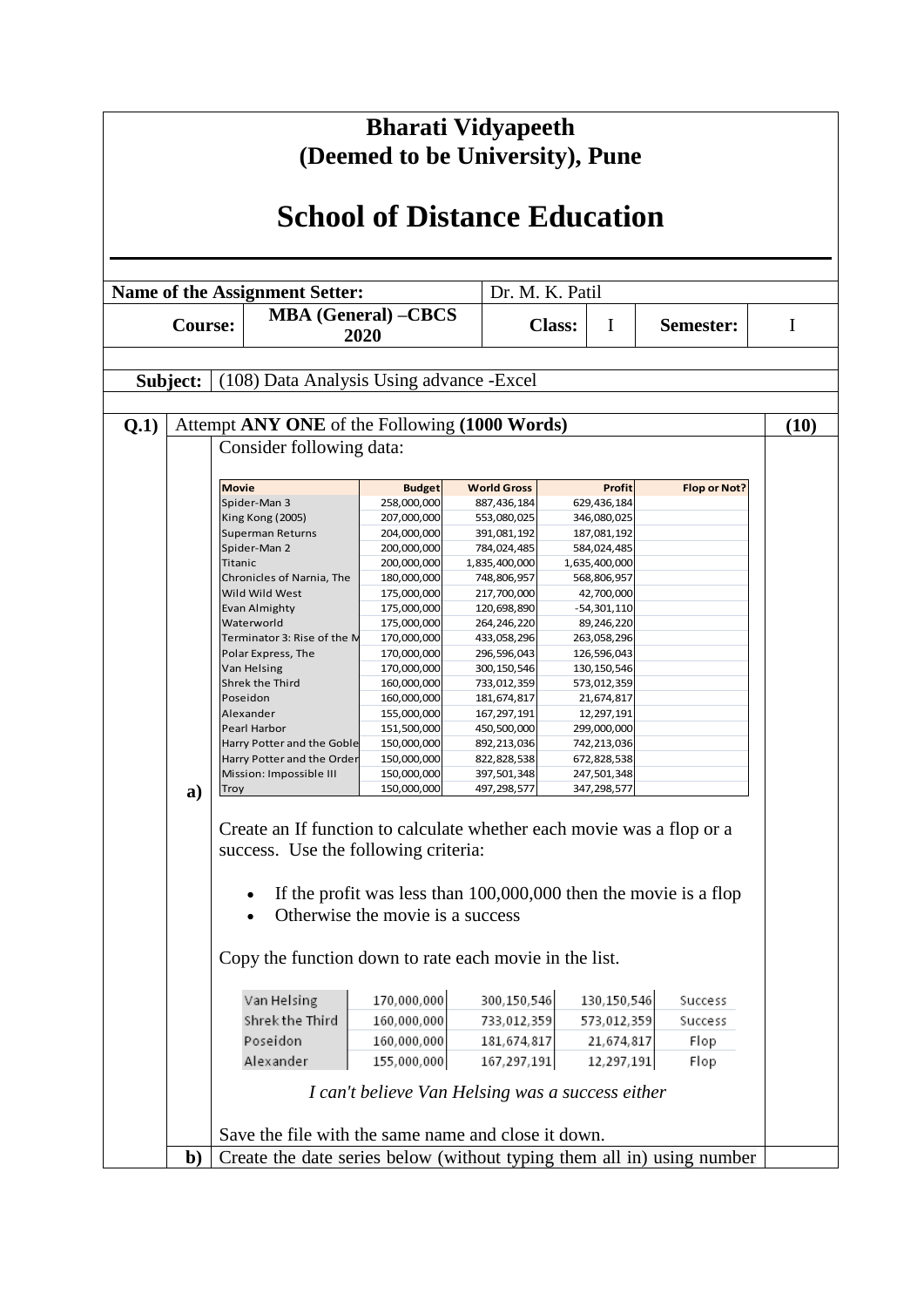|          | А | B                        | $\mathbf C$                                                    | D                       | E                              |
|----------|---|--------------------------|----------------------------------------------------------------|-------------------------|--------------------------------|
| 1        |   |                          |                                                                |                         |                                |
| 2        |   |                          | Date Series to Create - 1                                      |                         |                                |
| 3        |   |                          |                                                                |                         |                                |
| 4        |   | 01/01/2010               | 01 January 2010                                                | $Jan-10$                | Mon 15 Mar 10                  |
| 5        |   | 02/01/2010               | 02 January 2010                                                | Feb-10                  | Mon 22 Mar 10                  |
| 6        |   | 03/01/2010               | 03 January 2010                                                | Mar-10                  | Mon 29 Mar 10                  |
| 7<br>8   |   | 04/01/2010<br>05/01/2010 | 04 January 2010<br>05 January 2010                             | Apr-10                  | Mon 05 Apr 10                  |
| 9        |   | 06/01/2010               | 06 January 2010                                                | May-10<br><b>Jun-10</b> | Mon 12 Apr 10<br>Mon 19 Apr 10 |
| 10       |   | 07/01/2010               | 07 January 2010                                                | <b>Jul-10</b>           | Mon 26 Apr 10                  |
| 11       |   | 08/01/2010               | 08 January 2010                                                | Aug-10                  | Mon 03 May 10                  |
| 12       |   | 09/01/2010               | 09 January 2010                                                | Sep-10                  | Mon 10 May 10                  |
| 13       |   | 10/01/2010               | 10 January 2010                                                | Oct-10                  | Mon 17 May 10                  |
| 14       |   | 11/01/2010               | 11 January 2010                                                | <b>Nov-10</b>           | Mon 24 May 10                  |
| 15<br>16 |   | 12/01/2010               | 12 January 2010                                                | Dec-10                  | Mon 31 May 10                  |
| 17       |   | 13/01/2010<br>14/01/2010 | 13 January 2010<br>14 January 2010                             | Jan-11<br>Feb-11        | Mon 07 Jun 10<br>Mon 14 Jun 10 |
|          |   |                          |                                                                |                         |                                |
|          |   |                          |                                                                |                         |                                |
| 19       |   |                          | Date Series to Create - 2                                      |                         |                                |
| 20       |   |                          |                                                                |                         |                                |
| 21       |   | $Jan-10$                 | Monday 03 May 2010                                             | 01-Apr-10               | 01 Jan 10                      |
| 22       |   | Apr-10                   | Monday 17 May 2010                                             | 01-Apr-11               | 31 Jan 10                      |
| 23       |   | <b>Jul-10</b>            | Tuesday 04 May 2010                                            | 01-Apr-12               | 02 Mar 10                      |
| 24       |   | Oct-10                   | Tuesday 18 May 2010                                            | 01-Apr-13               | 01 Apr 10                      |
| 25       |   | Jan-11                   | Wednesday 05 May 2010                                          | 01-Apr-14               | 01 May 10                      |
| 26       |   | Apr-11                   | Wednesday 19 May 2010                                          | 01-Apr-15               | 31 May 10                      |
| 27       |   | <b>Jul-11</b>            | Thursday 06 May 2010                                           | 01-Apr-16               | 30 Jun 10                      |
| 28       |   | Oct-11                   | Thursday 20 May 2010                                           | 01-Apr-17               | 30 Jul 10                      |
| 29       |   | $Jan-12$                 | Friday 07 May 2010                                             | 01-Apr-18               | 29 Aug 10                      |
| 30       |   | Apr-12                   | Friday 21 May 2010                                             | 01-Apr-19               | 28 Sep 10                      |
| 31       |   | <b>Jul-12</b>            | Saturday 08 May 2010                                           | 01-Apr-20               | 28 Oct 10                      |
| 32       |   | Oct-12                   | Saturday 22 May 2010                                           | 01-Apr-21               | 27 Nov 10                      |
| 33       |   | $Jan-13$                 | Sunday 09 May 2010                                             | 01-Apr-22               | 27 Dec 10                      |
| 34       |   | Apr-13                   | Sunday 23 May 2010                                             | 01-Apr-23               | 26 Jan 11                      |
| 35       |   |                          |                                                                |                         |                                |
| 36       |   |                          |                                                                |                         |                                |
|          |   |                          | Save this file as <b>Date series</b> , and then close it down. |                         |                                |
|          |   |                          | Attempt ANY TWO of the Following (800 Words)                   |                         |                                |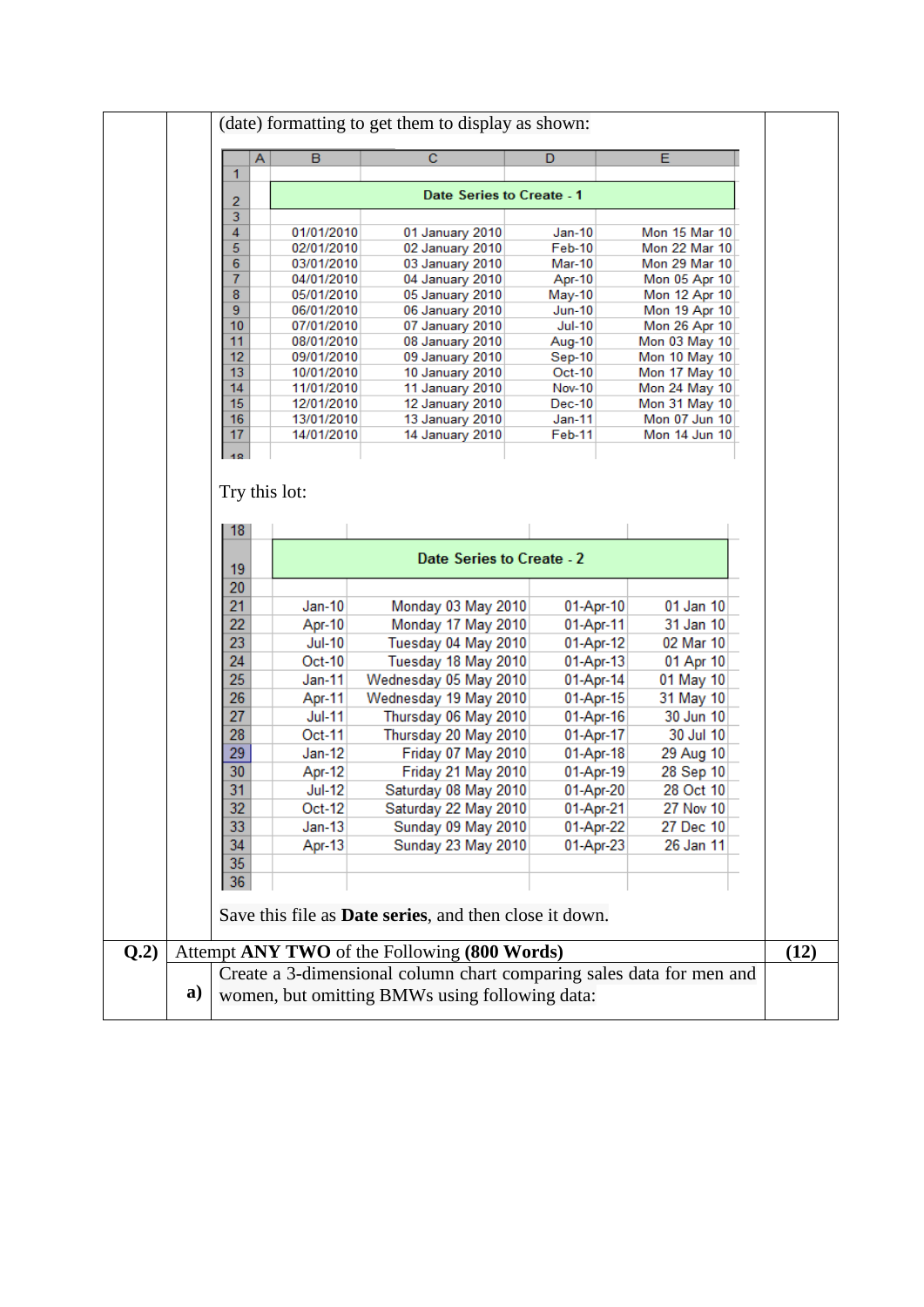|     | <b>Car Sales By Gender</b>                                                                                                                                                                                                      |                                                                                                                                                                                                                                                                                    |                                                                                                                           |                                                                           |                                                                                                  |                                                                                                             |
|-----|---------------------------------------------------------------------------------------------------------------------------------------------------------------------------------------------------------------------------------|------------------------------------------------------------------------------------------------------------------------------------------------------------------------------------------------------------------------------------------------------------------------------------|---------------------------------------------------------------------------------------------------------------------------|---------------------------------------------------------------------------|--------------------------------------------------------------------------------------------------|-------------------------------------------------------------------------------------------------------------|
|     | <b>Fiat</b><br><b>Ford</b><br><b>BMW</b><br><b>Mercedes</b><br><b>Vauxhall</b><br><b>Nissan</b>                                                                                                                                 | <b>Women</b><br><b>Men</b><br>32%<br>3%<br>12%<br>39%<br>21%<br>6%<br>17%<br><b>19%</b><br><b>10%</b><br>12%<br>21%                                                                                                                                                                | 8%                                                                                                                        |                                                                           |                                                                                                  |                                                                                                             |
|     | Consider following data:                                                                                                                                                                                                        |                                                                                                                                                                                                                                                                                    |                                                                                                                           |                                                                           |                                                                                                  |                                                                                                             |
| $b$ | <b>Toys Ordered</b><br><b>BBQ Barbie Doll</b><br>Prince Eric Doll<br>Princess Jasmine Doll<br>Cinderella's Coach<br>Spiderman gloves<br>Hama Bead Starter Kit<br>Pink Heart Light Set<br>Harry Potter Magic Set<br><b>TOTAL</b> | Price Each<br>12.99<br>8.99<br>9.99<br>19.99<br>14.99<br>12.5<br>14.5<br>19.99<br>113.94                                                                                                                                                                                           | Q. Ordered Price<br>$\boldsymbol{2}$<br>3<br>1<br>1<br>$\mathfrak{Z}$<br>$\sqrt{2}$<br>$\mathbf{1}$<br>$\mathbf{1}$<br>14 | 25.98<br>26.97<br>9.99<br>19.99<br>44.97<br>25<br>14.5<br>19.99<br>187.39 | Discount<br>1.8186<br>1.8879<br>0.6993<br>1.3993<br>3.1479<br>1.75<br>1.015<br>1.3993<br>13.1173 | Final Price<br>24.1614<br>25.0821<br>9.2907<br>18.5907<br>41.8221<br>23.25<br>13.485<br>18.5907<br>174.2727 |
|     | Make the following formatting changes:<br>٠<br>$\bullet$<br>٠                                                                                                                                                                   | Insert some extra rows at the top and type in the title<br>Format the font, size etc of the title<br>Change the row heights to space them out more<br>Change the vertical cell alignment of these rows to centred<br>Insert more rows between the titles and first row of data and |                                                                                                                           |                                                                           |                                                                                                  |                                                                                                             |
|     | before the totals<br>and 2 decimal places<br>$\bullet$<br>Save the workbook with the new name:                                                                                                                                  | Format all the numbers except the Q Ordered column to show $f$ .<br>Change the column widths<br>Line up the column titles with the numbers on the right<br>Centre everything in the Q Ordered column<br>Add borders, gridlines and shading as desired!                             |                                                                                                                           | <b>Formatted Toys</b>                                                     |                                                                                                  |                                                                                                             |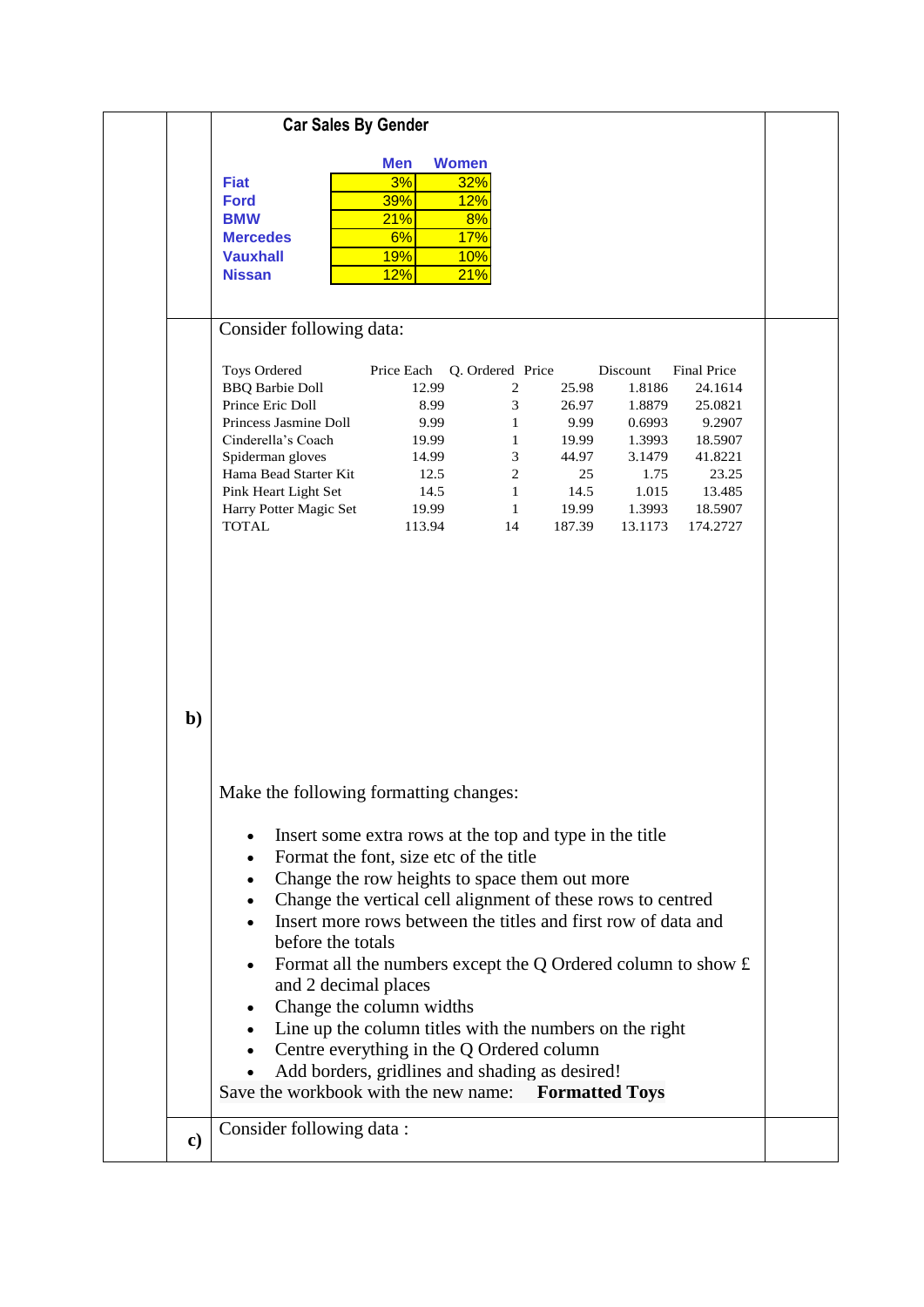|    | Kermit                       |                     | Frog                    |                                                                                                                     | Green |                                |                    |  |                                                                     | 1.652 |  |  |  |
|----|------------------------------|---------------------|-------------------------|---------------------------------------------------------------------------------------------------------------------|-------|--------------------------------|--------------------|--|---------------------------------------------------------------------|-------|--|--|--|
|    |                              |                     |                         |                                                                                                                     |       |                                |                    |  |                                                                     |       |  |  |  |
|    | <b>Miss Piggy</b>            |                     | Swine                   |                                                                                                                     | Pink  |                                |                    |  |                                                                     | 4.98  |  |  |  |
|    | Waldorf & Statler Grumpy Men |                     |                         |                                                                                                                     | Pink  |                                |                    |  | 7.14                                                                |       |  |  |  |
|    | Gonzo                        |                     | Unknown                 |                                                                                                                     |       | Blue / Grey                    |                    |  |                                                                     | 6     |  |  |  |
|    | Animal                       |                     |                         | Percussionist                                                                                                       | Red   |                                |                    |  |                                                                     | 4.02  |  |  |  |
|    |                              |                     |                         |                                                                                                                     |       |                                |                    |  |                                                                     |       |  |  |  |
|    | Swedish Chef                 |                     | Swede                   |                                                                                                                     |       | Tan                            |                    |  | 8.55                                                                |       |  |  |  |
|    | Fozzie                       |                     | Bear                    |                                                                                                                     | Brown |                                |                    |  |                                                                     | 4.321 |  |  |  |
|    |                              |                     |                         | <b>The Muppets - Vital Statistics</b><br>Creature                                                                   |       |                                |                    |  | <b>Humour Rating</b>                                                |       |  |  |  |
|    |                              | <b>Muppet Name</b>  |                         | Type                                                                                                                |       | Colour                         |                    |  | (out of 10)                                                         |       |  |  |  |
|    |                              | <b>Kermit</b>       |                         | Frog                                                                                                                |       | Green                          |                    |  | 1.7                                                                 |       |  |  |  |
|    | <b>Miss Piggy</b>            |                     |                         | Swine<br><b>Waldorf &amp; Statler Grumpy Men Pink</b>                                                               |       | Pink                           |                    |  | 5.0<br>7.1                                                          |       |  |  |  |
|    |                              |                     |                         | <b>Unknown</b>                                                                                                      |       | <b>Blue / Grey</b>             |                    |  | 6.0                                                                 |       |  |  |  |
|    | Gonzo                        |                     |                         |                                                                                                                     |       |                                |                    |  |                                                                     |       |  |  |  |
|    | <b>Animal</b>                |                     |                         | <b>Percussionist</b>                                                                                                |       | <b>Red</b>                     |                    |  | 4.0                                                                 |       |  |  |  |
|    |                              | <b>Swedish Chef</b> |                         | Swede                                                                                                               |       | <b>Tan</b>                     |                    |  | 8.6                                                                 |       |  |  |  |
|    | Fozzie                       |                     |                         | <b>Bear</b>                                                                                                         |       | <b>Tan</b>                     |                    |  | 4.3                                                                 |       |  |  |  |
|    |                              |                     |                         | Save the file with the suggested name: Colourful Muppets<br>using number formatting to get them to appear as shown: |       |                                |                    |  | Create the number series shown below (without typing them all in!), |       |  |  |  |
|    | Α<br>1.                      | $\overline{B}$      | $\overline{\mathbf{c}}$ | $\overline{D}$                                                                                                      |       | $\overline{E}$                 | F                  |  | $\overline{G}$                                                      |       |  |  |  |
|    |                              |                     |                         |                                                                                                                     |       | <b>Number Series to Create</b> |                    |  |                                                                     |       |  |  |  |
|    | $\frac{2}{3}$<br>4           | 100                 | 405                     | 2,130                                                                                                               |       | 15.00%                         | $-12.4$            |  | Winch 001                                                           |       |  |  |  |
|    | 5<br>6                       | 200<br>300          | 410<br>415              | 2,195<br>2,260                                                                                                      |       | 15.25%<br>15.50%               | $-12.2$<br>$-12.0$ |  | Winch 002<br>Winch 003                                              |       |  |  |  |
|    | 7                            | 400                 | 420                     | 2,325                                                                                                               |       | 15.75%                         | $-11.8$            |  | Winch 004                                                           |       |  |  |  |
|    | 8                            | 500                 | 425                     | 2,390                                                                                                               |       | 16.00%                         | $-11.6$            |  | Winch 005                                                           |       |  |  |  |
|    | 9<br>10                      | 600<br>700          | 430<br>435              | 2,455<br>2,520                                                                                                      |       | 16.25%<br>16.50%               | $-11.4$<br>$-11.2$ |  | Winch 006<br>Winch 007                                              |       |  |  |  |
| d) | 11                           | 800                 | 440                     | 2,585                                                                                                               |       | 16.75%                         | $-11.0$            |  | Winch 008                                                           |       |  |  |  |
|    | 12                           | 900                 | 445                     | 2,650                                                                                                               |       | 17.00%                         | $-10.8$            |  | Winch 009                                                           |       |  |  |  |
|    | 13                           | 1000                | 450                     | 2,715                                                                                                               |       | 17.25%                         | $-10.6$            |  | Winch 010                                                           |       |  |  |  |
|    | 14<br>15<br>16               | 1100<br>1200        | 455<br>460              | 2,780<br>2,845                                                                                                      |       | 17.50%<br>17.75%               | $-10.4$<br>$-10.2$ |  | Winch 011<br>Winch 012                                              |       |  |  |  |